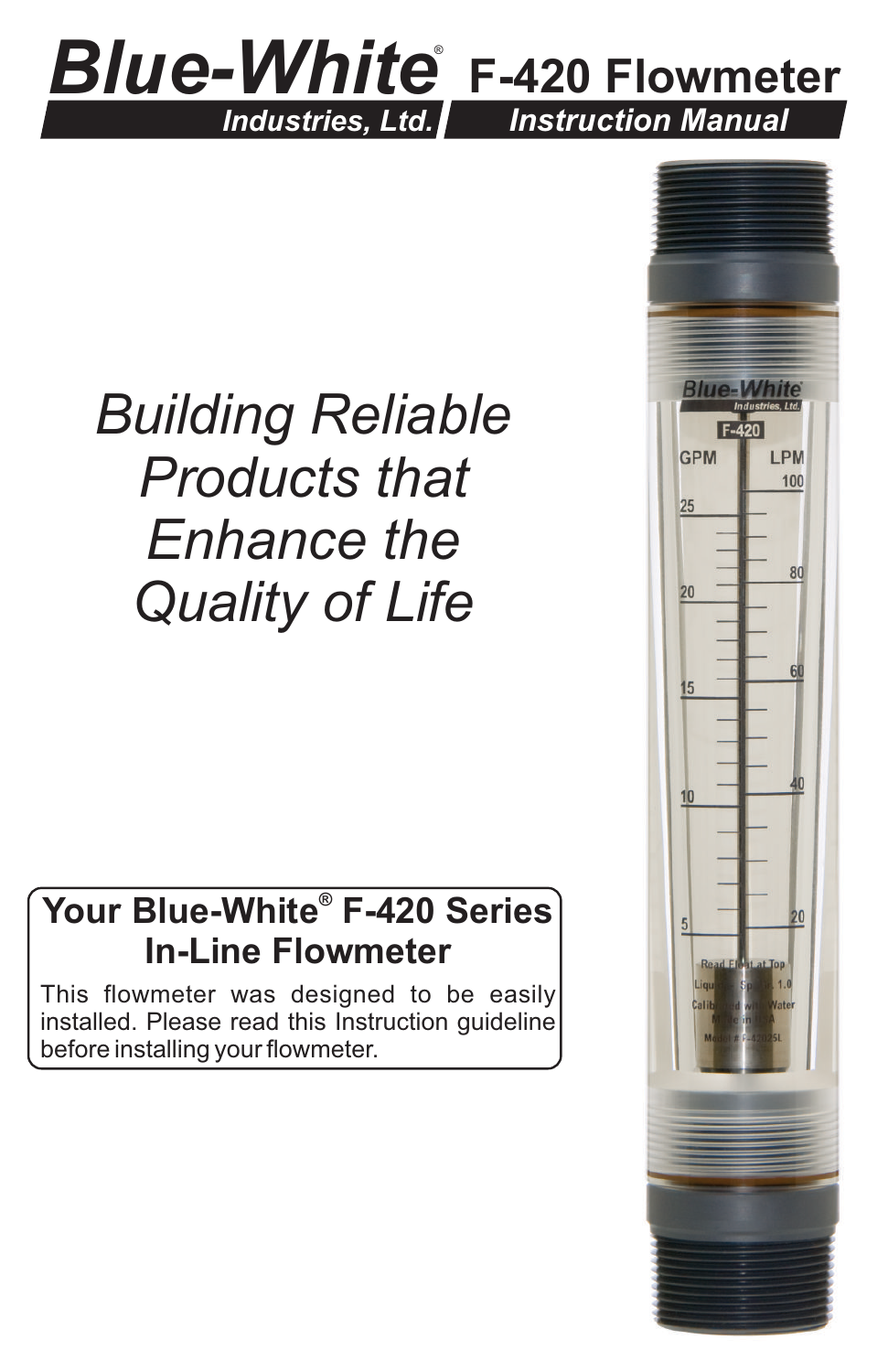## **Installation Guideline**

**1 The flowmeter must be installed in a vertical plane to ensure accuracy.**  Misalignment may damage the flowmeter and also may cause the o-ring seals to leak.

**2 Use only PTFE tape on the threaded adapters.** Pipe dope and glue will damage the polysulfone meter body and fittings. Or install the flowmeter after all glued fittings have dried and fumes have been purged from the system.

**3 Mounts and supports must be sturdy enough to support the plumbing and prevent vibration.** Vibration and heavy loads will damage the meter.

**4 Avoid imposing a sudden burst of flow to the meter.** Solenoid valves will damage the meter. Such a burst will cause the float to impact the top float stop with destructive force.

**5 The Maximum fluid temperature is dependant on the working pressure.** High pressure and temperature with damage the meter. (see temperature VS pressure chart)

### **TEMPERATURE vs PRESSURE**



# Page 2 **F-420**

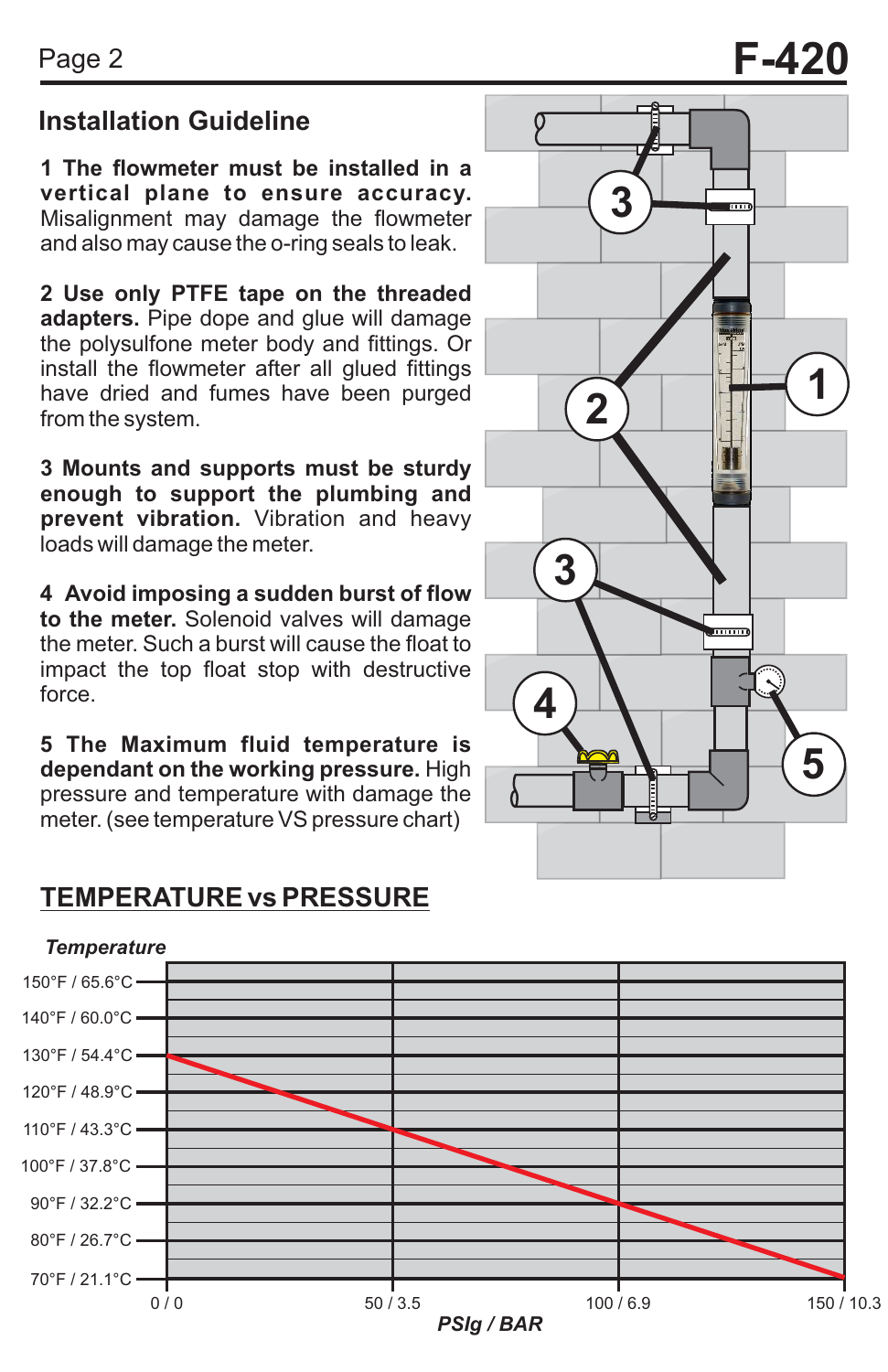## **Exploded View and Parts List**

### **EXPLODED VIEW PARTS LIST**



#### **Item Catalog Number Description Qty** 1 1  $\overline{2}$ 3 5 6 7 76001-026 76001-028 1.0" FPT Adapter (PVC) 1.5" MPT Adapter (PVC) 2 2 2-127V | O-ring (Viton) | 2 91001-159 | Wire holder (PSF) | 2 Float  $(SS)^*$  | 1  $F-4212$  Guide Wire  $(SS)^*$  1 Meterbody (Acrylic)  $\begin{vmatrix} 1 \\ 1 \end{vmatrix}$ 4 2-006A O-ring (Aflas) 2

*Shading indicates item not sold separately*

\*Hastelloy C-276 Option Available \*\*EP Option Available

SS = # 316 Stainless Steel PP = Polypropolyne PVC = Polyvinyl chloride PSF = Polysulfone

### **METER SPECS**

| <b>Scale</b>        | Permanent dual scale silkscreen     |
|---------------------|-------------------------------------|
| <b>Max Pressure</b> | See Temperature vs. Pressure chart* |
| Max Temperature     | See Temperature vs. Pressure chart* |
| Height              | 12" (305.0mm)                       |
| Width               | 2" (51.0mm)                         |
| Accuracy            | $± 5%$ of full scale reading        |

## **Application Notes**

Although meters may be suitable for other chemicals, Blue-White cannot guarantee their suitability. It is the responsibility of the user to determine the suitability of the flowmeter in their application. **Flowmeters are tested and calibrated for water only.**

### **Maintenance**

The "Exploded View" drawing illustrates assembly of the F-420N series meter. If your flowmeter needs to be cleaned refer to this drawing when reassembling the unit. The tapered tube may be cleaned with a soft bottle brush. Use a MILD soap and water solution for cleaning purposes. Note the floats "up" position.